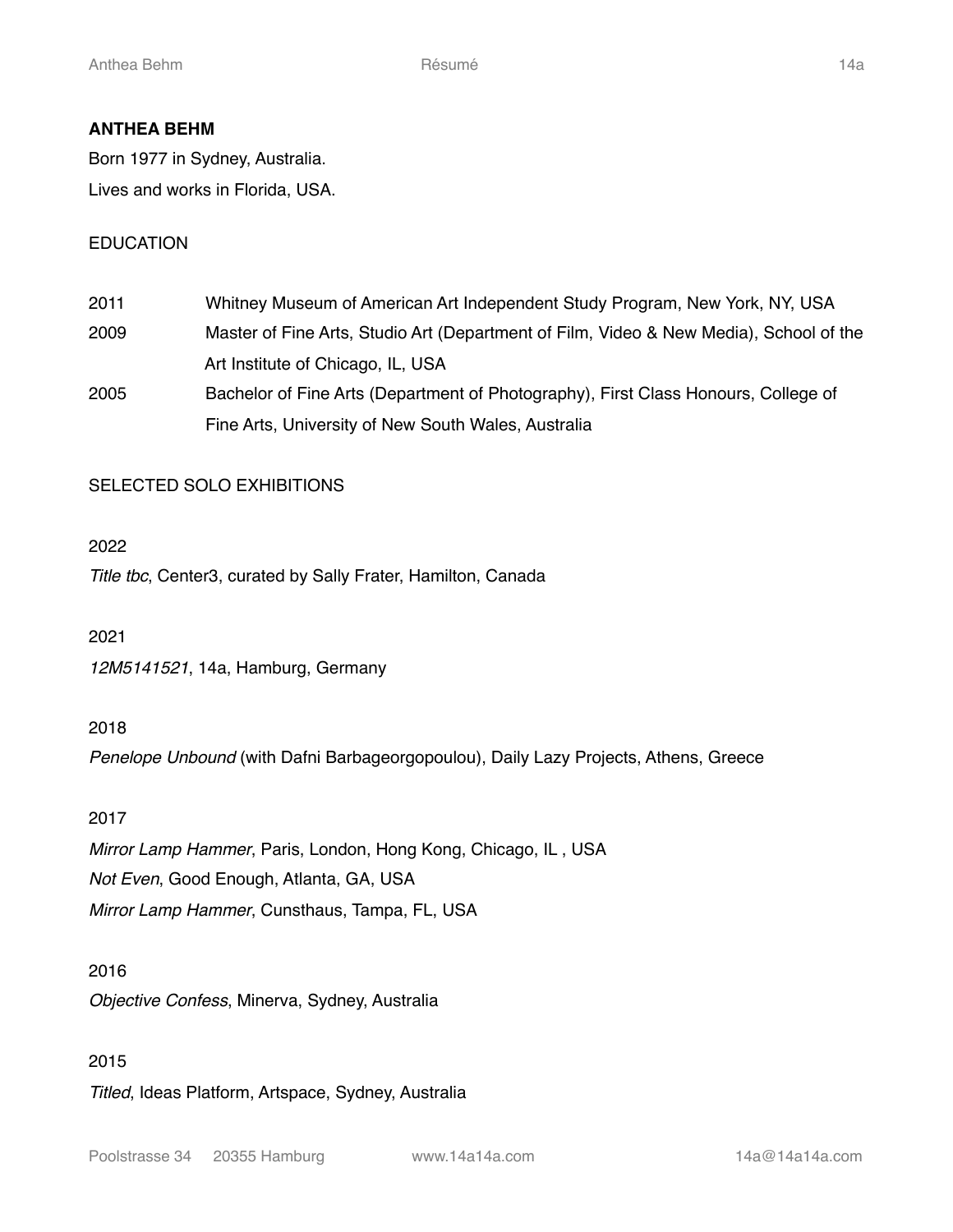#### 2014

*Resistance Abstract* (with Lisa Iglesias), F.L.A Gallery Gainesville, FL, USA

#### 2011

*Objective Confess,* Golden Gallery, Chicago, IL, USA *Australia,* db project, Sydney, Australia

## 2009

*Australia* (with Aron Gent), curated by Katherine Pill and Francesca Wilmott, Concertina Gallery, Chicago, IL, USA

## 2006

*I like the way you move,* Artbox, Sherman Galleries, Sydney, Australia

#### 2001

*0293808430*, Room 35, Gitte Weise Gallery, Sydney, Australia

## SELECTED GROUP EXHIBITIONS

#### 2020

*El que busca, encuentra...y sigue encontrando*, curated by Danny Baez, White Columns Online, NYC, NY, USA *Plates of the Present*, Centre Pompidou, Paris, France *National Photography Prize / PHOTO 2020*, Murray Art Museum Albury, NSW, Australia *Art Papers 21st Annual Art Auction*, Atlanta, GA, USA

#### 2019

*X,* Tempus Projects, Tampa, FL *SA+AH Faculty Art Exhibition*, The Harn Museum, Gainesville, FL, USA *Art Papers 20th Annual Art Auction*, Atlanta, GA, USA 2018 *Slop Style*, Moisturizer Gallery, Gainesville, FL, USA *If you lived here…* 14x48 Public Art Project Billboard, New York, NY, USA *Art Papers 19th Annual Art Auction*, Atlanta, GA, USA *Art on Paper Fair*, Cinders Gallery, Pier 36, New York, NY, USA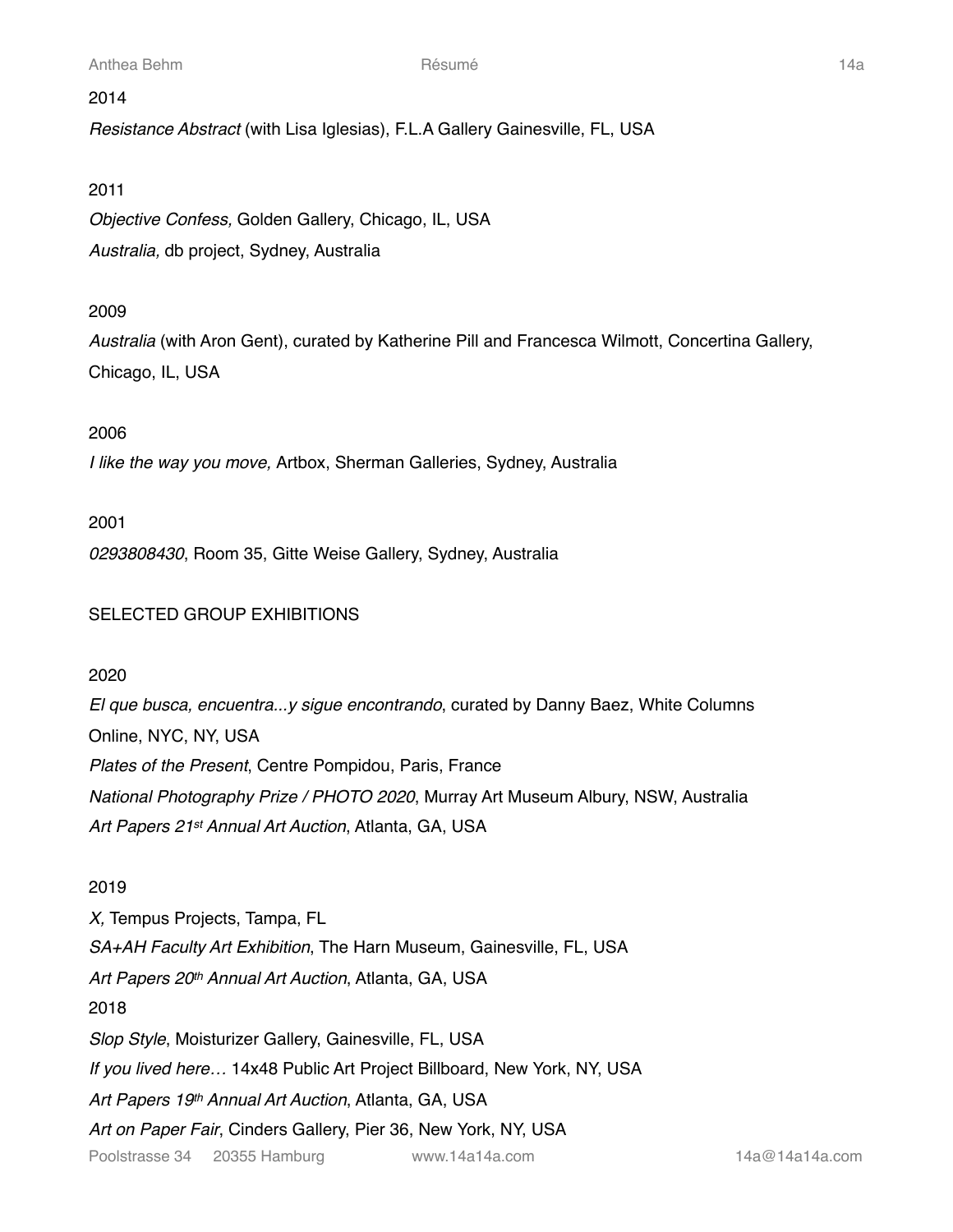#### 2017

*UPROOT,* curated by Gabriel de Guzman, Smack Mellon, Brooklyn, NY, USA *The way it is (is to finding a way to keep going),* Minerva, Sydney, Australia *Spring 1883*, Minerva Gallery, The Establishment, Sydney, Australia *Darklands,* curated by Sebastian Goldspink, ALASKA Projects, Sydney, Australia *Nasty Women*, The Knockdown Center, Queens, NY, USA

## 2016

*Fisher's Ghost Award*, Campbelltown Arts Centre, Campbelltown, Australia *Spring 1883*, Minerva, The Windsor Hotel, Melbourne, Australia *The Invitational*, curated by Christopher Harris, Boca Raton Museum of Art, Boca Raton, FL, USA *PDF-Objects*, curated by Jason Lazarus, Mana Contemporary, Chicago, IL, USA *Affect and Exchange*, Kings, Melbourne, Australia

## *2016*

*Orlando Museum of Art Florida Prize in Contemporary Art*, Orlando Museum of Art, Orlando, FL, USA

## 2015

*A Painting Is A Painting Isn't A Painting*, curated by Hamza Walker, The Kadist Foundation, San Francisco, CA, USA *Casual Conversation Verging on Harassment*, Minerva, Sydney, Australia *Discourse in New Media,* curated by Rodrigo Valenzuela, The Frye Art Museum, Seattle, WA, USA (screening) *RESPOND*, Smack Mellon, Brooklyn, NY, USA *Spring 1883*, Minerva Gallery, The Establishment, Sydney, Australia

## 2014

*SKOWPerforms*, Socrates Sculpture Park, Queens, NY, USA (performance)

*Vox X: Present Tense*, curated by Matthew Brannon and Howie Chen, Vox Populi, Philadelphia, PA, USA

*The Disappearance*, curated by David Teh, Centre for Contemporary Art, Singapore (screening) *Stream* presented by Two Chairs and C. Bass International Fine Arts, public installation, South Windham, VT , USA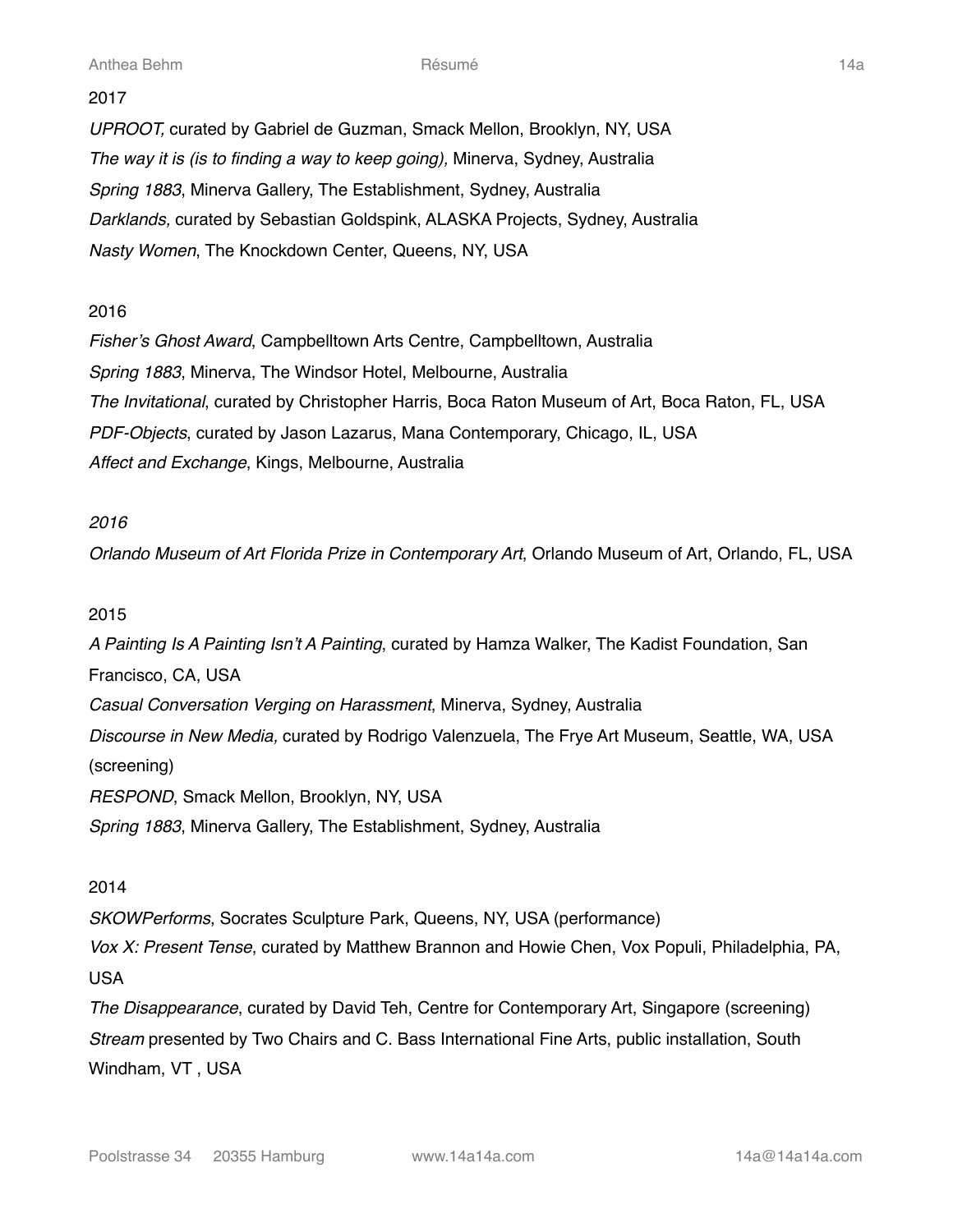Anthea Behm Résumé 14a

## 2013

*Things are going to change I can* feel *it: Cultural studies as art practice*, curated by Cindy Smith (with Andrea Fraser, Jeff Preiss, Kalup Linzy), The Dedalus Foundation, New York, NY (screening) *Core Exhibition*, Laura Lee Blanton Gallery, Museum of Fine Arts Houston, TX, USA

## 2012

*Performing Transition*, Kiasma Museum of Contemporary Art, Helsinki, Finland (screening) *Dallas Biennale*, Dallas Contemporary, Dallas, TX, USA *Core Exhibition*, Laura Lee Blanton Gallery, Museum of Fine Arts Houston, TX, USA

## 2011

*NADA Miami Beach*, Golden Gallery, Miami, FL, USA *Houston Fine Art Fair,* Core Program, Houston, TX, USA *Whitney Museum Independent Study Program*, 161 Bowery, New York, NY, USA

## 2009

*MFA Thesis Show*, Sullivan Galleries, School of the Art Institute of Chicago, Chicago, IL, USA *X-RAY,* curated by Todd McMillan, Perseverance, London, UK (screening)

#### 2008

*Performing for the Camera*, Firstdraft, Sydney, Australia *The New Newness*, Chicago Film Forum, Chicago, IL, USA (screening)

#### 2007

*Girl Parade*, curated by Bec Dean, Australian Centre for Photography, Sydney, Australia *Video Works*, Freemantle Arts Centre, Freemantle, Australia

## PUBLIC ARTWORK COMMISSION

2018  *If you lived here…* (with Avi Alpert), 14x48 Public Art Project Billboard, New York, NY

#### WRITING AND PUBLICATIONS

2020 *Visual Wanderings*, Objektiv, online, September 18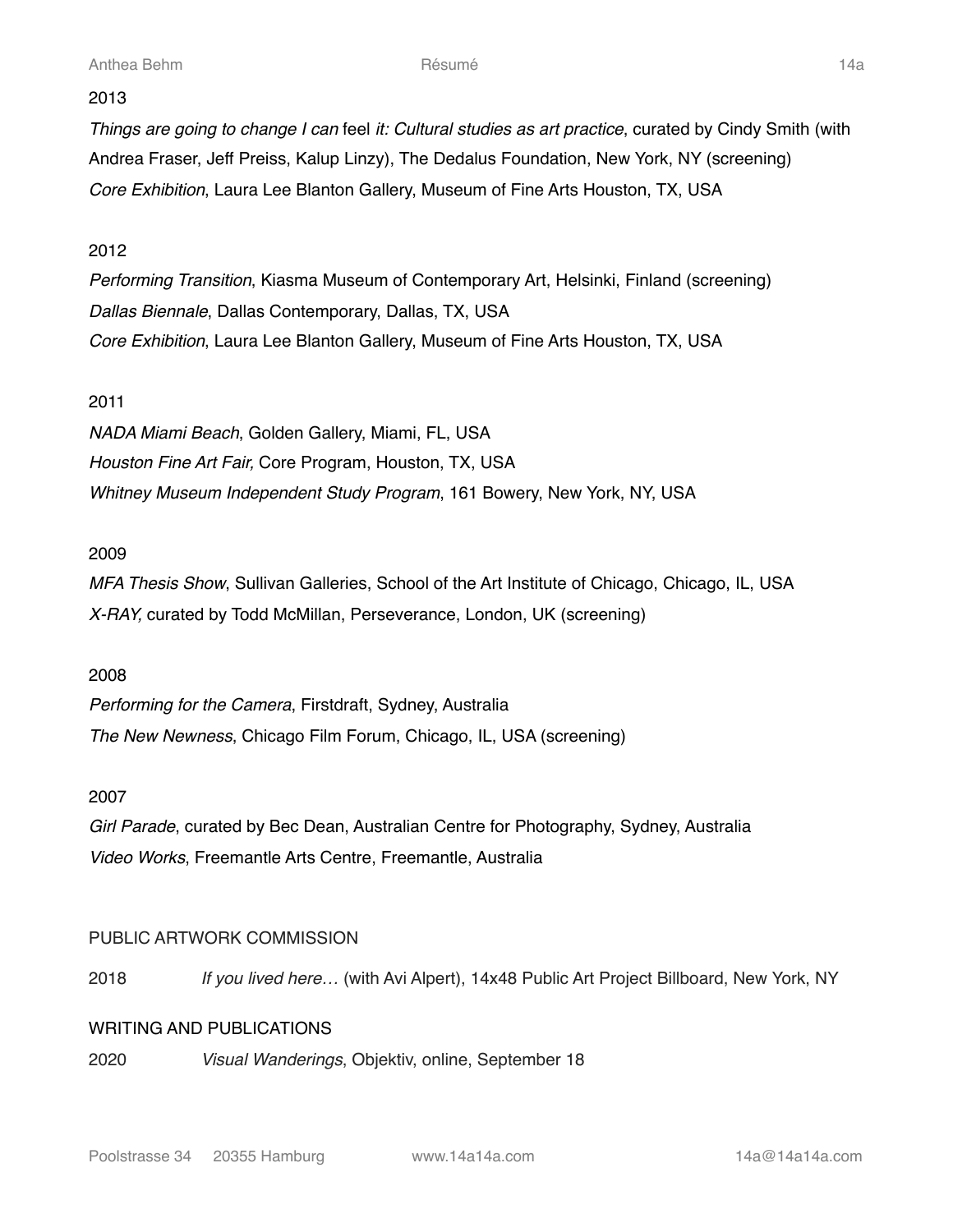| Anthea Behm | Résumé                                                                                     | 14a |
|-------------|--------------------------------------------------------------------------------------------|-----|
| 2019        | "A Seven-day Workshop of Imaginary Events and People," collaboration with Luke             |     |
|             | Stettner, Shifter / 24: Learning & Unlearning, ed. Avi Alpert & Sreshta Rit Premnath, vol. |     |
|             | 24, p. 134-45                                                                              |     |
|             | Noor Abed & Anthea Behm, "Conversation / Noor Abed and Anthea Behm," ASAP/J,               |     |
|             | online, June 20                                                                            |     |
| since 2018  | Editor, daily-lazy.com blog                                                                |     |
| 2015        | do it [adelaide], published by Samstag Museum of Art, University of South                  |     |
|             | Australia, Adelaide, Australia                                                             |     |
| 2007        | "The Chrissy Diaries" in Difference Reframed: Reflections on Art and Difference, ed. A.    |     |
|             | M. Kokoli, Cambridge Scholars Publishing, London, p. 107-135                               |     |
|             |                                                                                            |     |

#### SELECTED REVIEWS & CATALOGUES

| 2020 | Conversation with Mara Hoberman, Thomas Fougeirol, Jo-ey Tang, DUST: Plates of the       |
|------|------------------------------------------------------------------------------------------|
|      | Present, Editions du Centre Pompidou, p.16-23, exhibition catalogue                      |
|      | Michael Moran, "Fixing Photography," National Photography Prize, Murray Art Museum       |
|      | Albury, Australia, p.8-19, exhibition catalogue                                          |
| 2018 | Carmen Winant, Between Pictures and Concrete Objects, Interview, Aperture                |
|      | Foundation online, December                                                              |
|      | Penelope Unbound: Fragmentation, Growth and Healing at Daily Lazy Projects,              |
|      | und.athens, November 28                                                                  |
|      | Anthea Behm/Avi Alpert, If You Lived Here 14x48 Project, artapplenyc, August 24          |
| 2017 | Thavma Phillips, UPROOT: Diversity & Discourse at Smack Mellon, Artefuse,                |
|      | December 1                                                                               |
|      | Not Even featured on Terremoto.mx, June 15                                               |
|      | Avi Alpert, "Back to the World Itself: Photography as Exposition with a Postcript on the |
|      | Politics of Art Criticism after the US Election," Temporary Art Review, June 2           |
|      | Danny Olda, Anthea Behm: Mirror Lamp Hammer, Delicious Line, May 2                       |
|      | Caitlin Albritton, "Bring the Hammer," Creative Loafing, April 19                        |
|      | Maggie Duffy, "Subjective Reality," Tampa Bay Times, April 12                            |
| 2016 | Chris Reeves, "Artists Play With Objectified Ideas," New City Art, July 21               |
|      | Jessie French, "Worth Their Weight in Gold: Young Australian Artists to Invest in Right  |
|      | Now," I-D Magazine, July 8                                                               |
|      | Jane Somerville, "Interview with Anthea Behm," Voice of The Artist, published by         |
|      | Copyright Agency I Viscopy, Australia, p. 49-57                                          |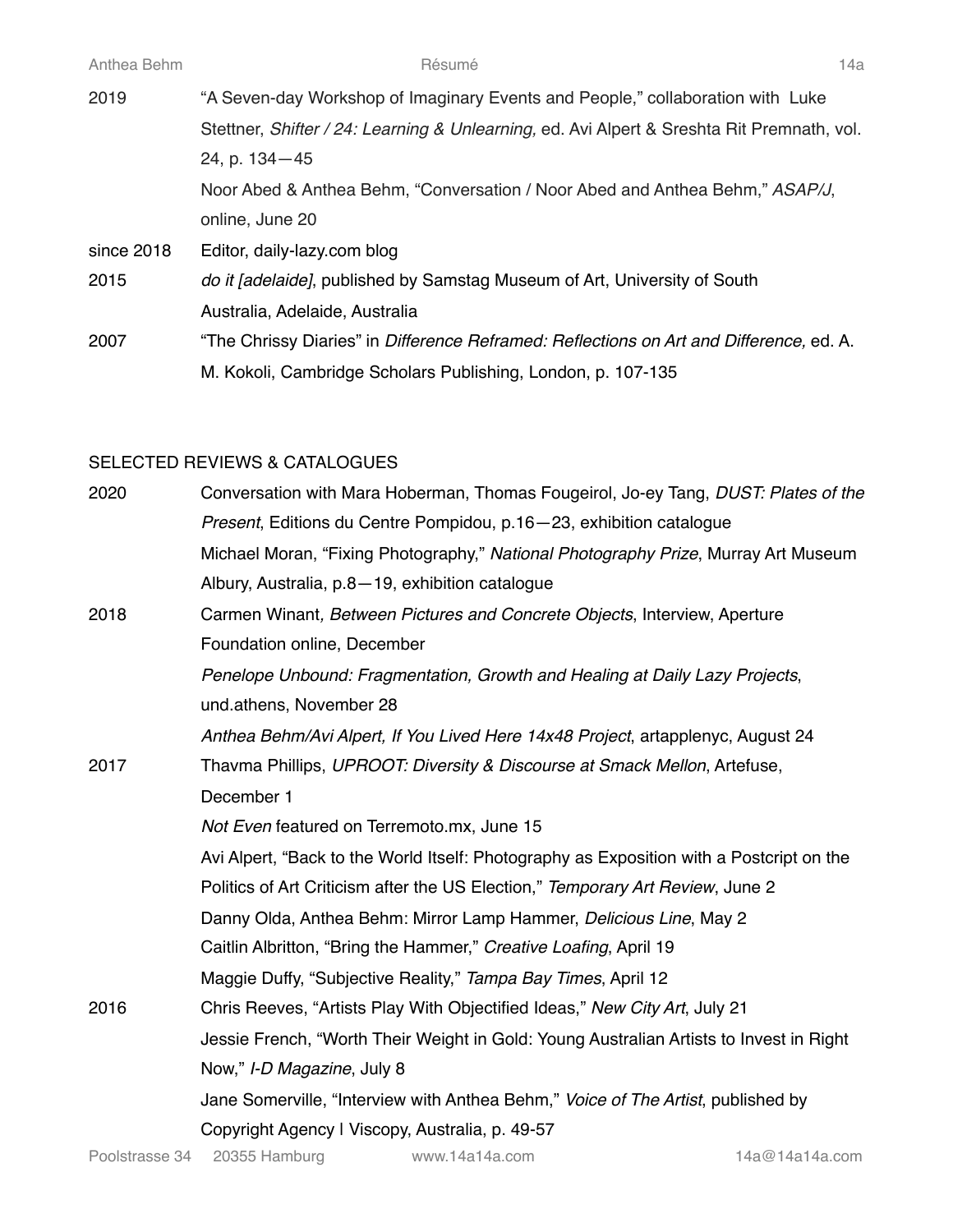|      | Leah Sandler, "2016 Florida Prize," Artbourne Magazine, July 1                               |
|------|----------------------------------------------------------------------------------------------|
|      | Matthew J. Palm, "Modern Musings," Orlando Sentinel, July 15, p. 3-5                         |
|      | Richard Reep & Jessica Bryce Young, "Built on a sense of longing," Orlando Weekly,           |
|      | July 13                                                                                      |
|      | Avi Alpert, "The Other New Abstraction" On Verge, June 2, 2016                               |
|      | Dylan Rainforth, "Artists Team Up," Sydney Morning Herald, May 17                            |
| 2015 | Holland Cotter, "Raging at Racism, From Streets to Galleries," The New York Times,           |
|      | September 23, p. C25-28 Cindy Smith Stream, published by Two Chairs, exhibition<br>catalogue |
| 2014 | Jill Frank, Abstract Acts of Resistance at F.L.A. Gallery, "Burnaway," June 23               |
| 2013 | Robert Boyd, "Jolly Good Core Fellows", the great god pan is dead, March 23                  |
| 2012 | Sally Frater, "Dallas Biennale",  might be good, Issue 191, June 1                           |
|      | Kathleen Massara, "Florence Ostende Discusses The First And Last Dallas                      |
|      | Biennale," The Huffington Post, April 13                                                     |
|      | Ellen Gamerman, "An Art Fair With a Texas Twist," The Wall Street Journal, April 6           |
|      | Katia Zavistovski, "2012 Core Exhibition", Arts and Culture Houston, April, pp 28            |
|      | Bill Davenport, "Dallas' Un-Biennial Biennale," Glasstire, March 2                           |
| 2011 | Jane O'Sullivan, Young COFA Graduate Shows in Chicago, Art Collector, September              |
|      | Alaina Claire Feldman, "Objective Confess at Golden Gallery", Kaleidoscope,                  |
|      | November 7                                                                                   |
|      | Michael Weinstein, "Anthea Behm/ Golden Gallery", New City Art, September 29, pp 5           |
| 2010 | Amelia Jones, "The Return of Feminism(s) and the Visual Arts, 1970/2009", Feminisms          |
|      | is still our name, ed. M. Hedlin Hayden & J. Sjoholm Skrubbe, Cambridge                      |
|      | Scholars Publishing, London, pp 11-56                                                        |
| 2009 | Steve Kush Ruiz, Australia at Concertina Gallery, Chicago Art Review, October 26             |
|      | Michael Weinstein, "Anthea Behm and Aron Gent", New City Art, November 2                     |
|      | Candice Webber, "Australia and Concertina Gallery", Chicago Art Map, October 31              |
| 2008 | Amelia Jones, "Feminism", EXIT BOOK, no. 9, pp 8-15                                          |
|      | Amelia Jones, "The Return of Feminist Art", X-TRA, vol. 10, no. 4, pp 4-18                   |
|      | Kelly Doley & Di Smith, "Performing for the camera," exhibition catalogue                    |
|      | Emma White, "Girl Parade", Art & Australia, vol. 45, no. 3, Autumn, pp 164                   |
|      | Bec Dean, "Girl Parade," exhibition catalogue                                                |
|      | Tara G. Walker, "This is not a self-portrait", F news magazine, October, pp 25               |
|      | Timothy Morrell, "Loose connections", Samstag Scholarship catalogue                          |
| 2001 | Alexie Glass, "Naked Ambition", Oyster, Issue 37, p 54-57                                    |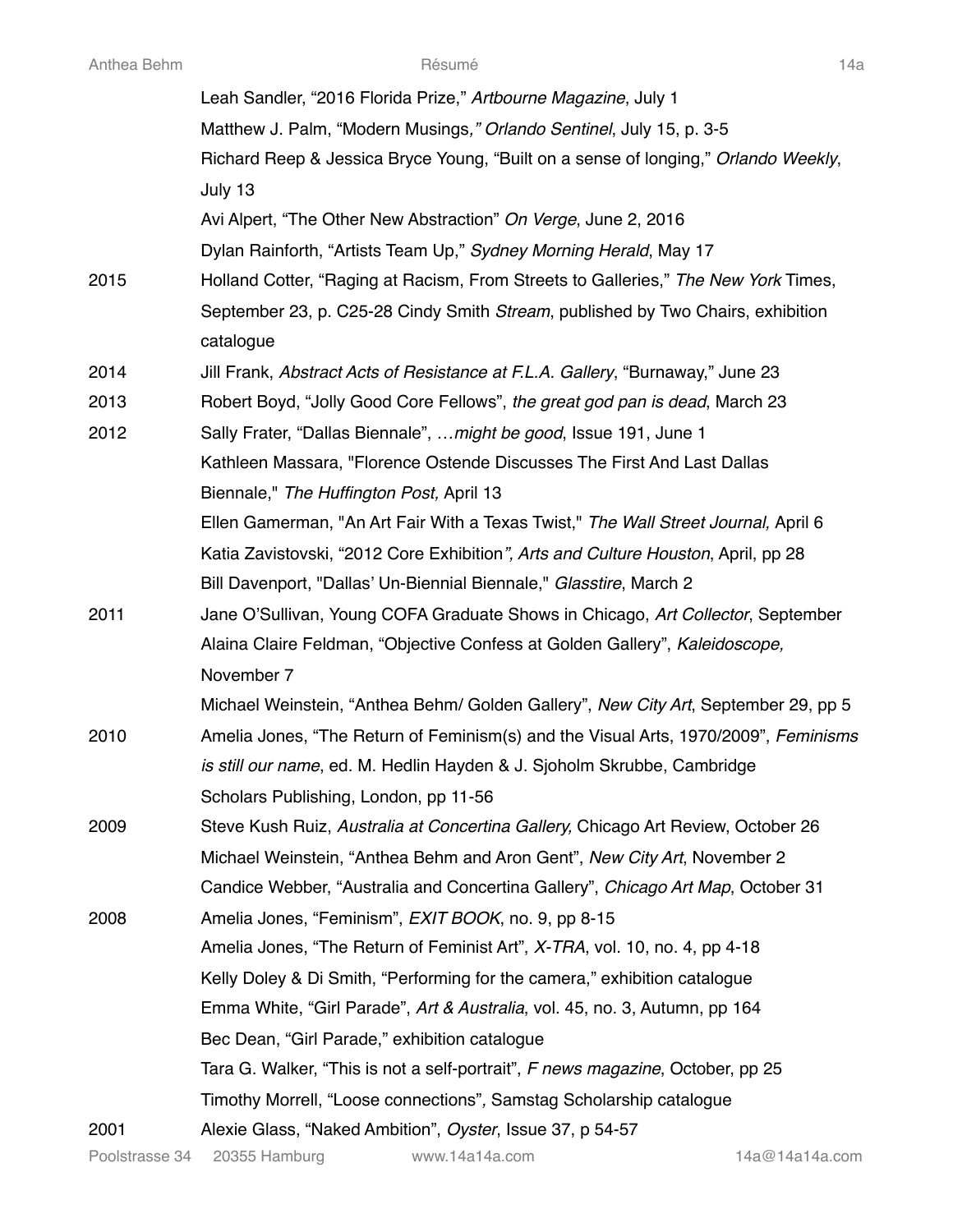## SELECTED GRANTS & AWARDS

| 2014 | New Work Grant, Board of Visual Arts, Australia Council for the Arts                     |
|------|------------------------------------------------------------------------------------------|
| 2012 | Ian Potter Cultural Trust Fund, Ian Potter Foundation, Australia                         |
|      | New Work Grant, Board of Visual Arts, Australia Council for the Arts                     |
| 2011 | Skills and Arts Development Grant, Board of Visual Arts, Australia Council for the Arts  |
| 2010 | Dame Joan Sutherland Fund, American Australian Association, New York, NY                 |
|      | Skills and Arts Development Grant, Board of Visual Arts, Australia Council for the Arts  |
|      | Ian Potter Cultural Trust Fund, Ian Potter Foundation, Australia                         |
| 2009 | New Work Grant, Board of Visual Arts, Australia Council for the Arts                     |
| 2008 | Dean of Graduate Studies Tuition Scholarship, School of the Art Institute of Chicago, IL |
| 2007 | Anne and Gordon Samstag International Visual Arts Scholarship                            |
| 2006 | University Postgraduate Award, University of New South Wales, Australia                  |
| 1999 | Photo Technica Award for New Australian Photo Artist of the Year                         |
|      | Kodak Australia Award for Best Undergraduate Black and White Photography                 |

## **RESIDENCIES**

| 2018 - 2019 | Triangle Art Association, Brooklyn, NY, USA                    |
|-------------|----------------------------------------------------------------|
| 2018        | Plates of the Present, Paris, France                           |
| 2016        | Fountainhead, Miami, FL, US                                    |
| 2015        | Artspace, Sydney, Australia                                    |
| 2014        | Skowhegan School of Painting and Sculpture, Skowhegan, ME, USA |
| 2011 - 2013 | Core Program, Museum of Fine Arts Houston, TX, USA             |

# SELECTED ARTIST TALKS, LECTURES, & SYMPOSIA

| 2019 | Institutional Entropy with Unbag, roundtable discussion representing The              |
|------|---------------------------------------------------------------------------------------|
|      | Interdisciplinary Art & Theory Program, Independent Curators International, New York, |
|      | NY, USA                                                                               |
| 2015 | Abstraction Is the New Concrete Is the New Abstraction, Art Association of Australia  |
|      | and New Zealand Conference, Queensland Art Gallery I Gallery of Modern Art,           |
|      | Brisbane, Australia                                                                   |
|      | Artist Talk and conversation with Dr. Kit Messham-Muir, Artspace, Sydney, Australia   |